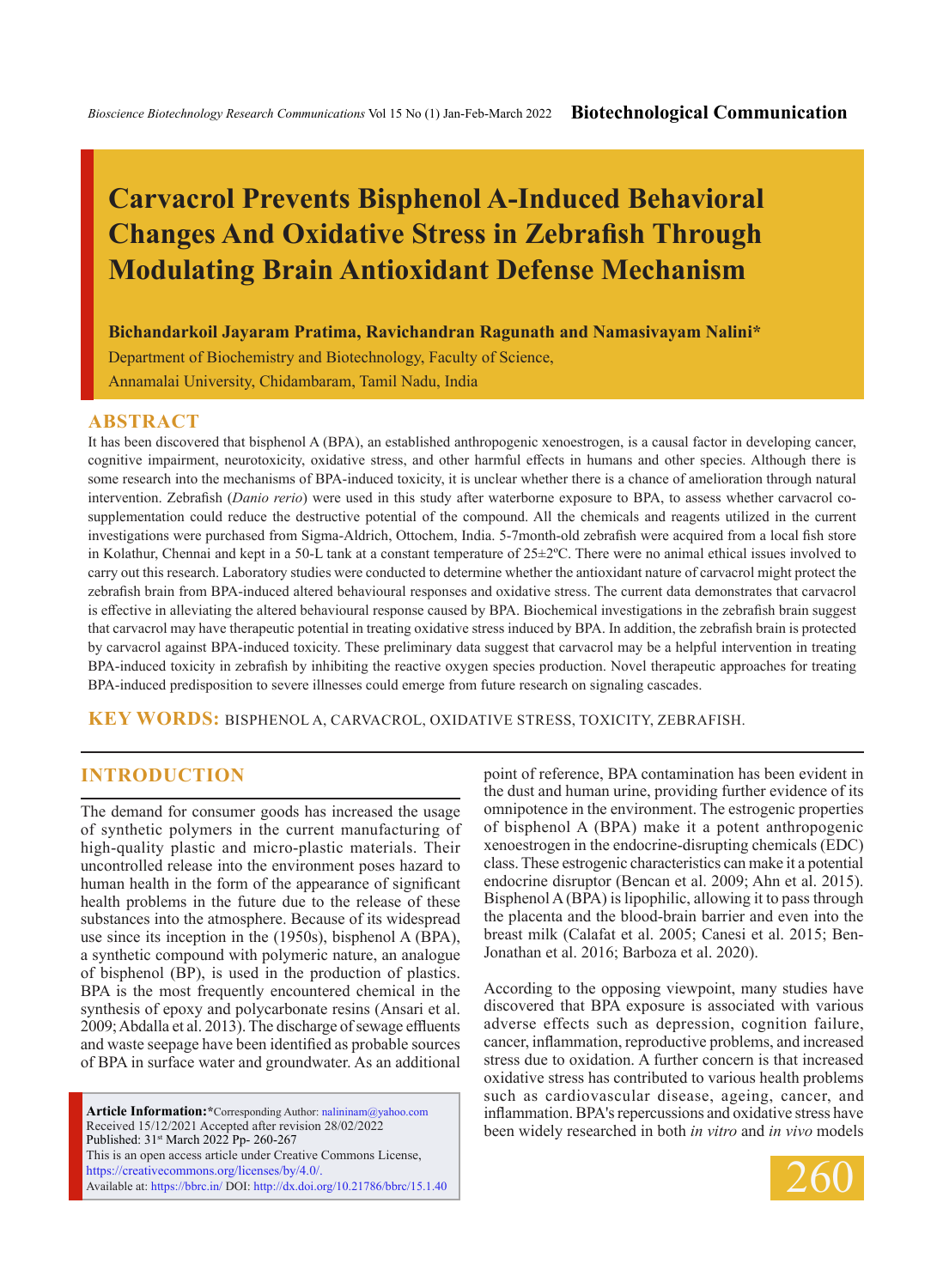focusing on organs such as the liver, colon, pancreas, and testes (Ahn et al. 2015; Barboza et al. 2020). Nevertheless, the pathological expression of this stress in the brain has remained a mystery until now (Bindhumol et al. 2003). BPA's increased production of reactive oxygen species (ROS) has been indicated in several earlier studies as a possible contributor to increased oxidative stress (Crain et al. 2007; Egan et al. 2009; Dong et al. 2014; Joseph et al. 2015; Eid et al. 2015; Cassar et al. 2020). As a result, further research into the potential involvement of increased BPA exposure in developing the brain stress pattern upon oxidation is required (Corrales et al. 2015; Costa et al. 2016; Das et al. 2020).

The development of significant health issues resulting from BPA discharge in water bodies near human habitation regions poses a considerable health risk to the general public and should be considered. Zebrafish (*Danio rerio*) is currently considered an excellent animal model for various preclinical studies because it exhibits a clear behavioural pattern and the response to different chemical interventions and stress conditions, including those induced by therapy (Ishisaka et al. 2011; Kajta et al. 2013; Chin-Chan et al. 2015; El-Horany et al. 2016). Natural intervention as a prophylactic/therapeutic strategy may be a feasible alternative to alleviate BPA-induced toxicity. Carvacrol (CVC) is a monoterpenoid phenol available in the essential oils of oregano (*Origanum vulgare*), thyme (*Thymus vulgaris*), pepperwort (*Lepidium flavum*) and many other plants.Several studies have demonstrated that carvacrol (CVC) has anti-inflammatory, antibacterial, antioxidant, and anticancer effects (Das et al. 2020).

As a phyto-additive in dietary supplements, carvacrol has shown to have considerable antioxidant activity and has been used successfully in animal studies to boost the antioxidant status of animals (Inadera et al. 2015; Gassman et al. 2017; Gao et al. 2018). It is most commonly used in conjugation with thymol. Many preclinical models of cancer have demonstrated that CVC has anticancer properties that are mediated by proapoptotic pathways (Kabuto et al. 2003; Heo et al. 2004; Flint et al. 2012). Research on carvacrol preventive efficacy on BPA-induced behavioural pattern changes and oxidation changes is unexplored. Therefore, in the current experiment, zebrafish was used as an *in vivo*  model to determine the harmful effects of BPA on the brain antioxidant defense system and the alleviatory effect of carvacrol on BPA-induced changes in the brain of zebrafish (Das et al. 2020).

## **Methodology**

All the chemicals and reagents utilized in the current investigations were purchased from Sigma-Aldrich, Ottochem, India. 5-7month-old zebrafish were acquired from a local fish store in Kolathur, Chennai and kept in a 50-L tank at a constant temperature of 25±2ºC. The 12–12 h light and dark cycle were maintained in the laboratory for zebrafish maintenance. There were no animal ethical issues involved to carry out this research. For toxicity testing and dose standardization the  $LC_{50}$  of BPA was analyzed, the BPA solution was prepared by dissolving it in 100% EtOH and vigorously mixing the solution. In the end, EtOH concentration was made 0.003 percent (v/v) in all experimental groups for acute toxicity testing and BPA dose-response study. The dose-response analysis revealed that BPA caused 100 percent mortality at a concentration of 38.04 M, while the fatal concentration for BPA was estimated to be 28.28 M. The findings of this test revealed that behavioural paradigm shift occurred at a dose of 20.52 M after 96 hours, indicating that the drug was harmful. Thus, in this study, BPA dosage of 20.52 M was potent to explore the changes in zebrafish brain and nervous system.

The increasing load of BPA in the environment prompted us to investigate the effects of waterborne exposure to BPA at a substantially higher concentration than the environmentally relevant dose. Carvacrol standardization was done to determine the toxicity of carvacrol and to evaluate the  $LC_{50}$  and also to assess the preventive dose of carvacrol for its protective effects on BPA-induced toxicity. Following a dose-dependent investigation, the carvacrol  $LC_{50}$  was found to be 55.83 µM. The behavioural study revealed a quick swing in its pattern at a dose of 12.82 µM. Because of this, carvacrol concentration of 2.96  $\mu$ M was utilized in the current investigation to encase its protective effects in zebrafish. Zebrafish were grouped according to five different experimental strategies: naive, control, BPA, carvacrol, and BPA + carvacrol. Each group consisted of ten mature zebrafish, which were housed in a 15-litre experimental aquarium. According to the experimental paradigm, zebrafish from the relevant experimental groups were exposed to BPA and carvacrol for a total of 21 days (Fig.1).

In the behavioural evaluation by light and dark test it is suggested that the zebrafish have a strong preference for darker environments which is evident through the light/dark preference test (LDT). LDT was performed in the current investigation once the required experimental setup had been completed for 21 days. The adult zebrafish were moved separately and individually to the dark chamber of the apparatus after one minute of adaption in the light zone with the separating door screened between each zone. This was captured on a 5-minute video recorder after the separating gate was removed and the behavioural shifts were observed (Magno et al. 2015, Sera et al. 1999). The exploratory behaviour of zebrafish was done through the Novel Tank Test (NTT). NTT is the most frequently recommended method for analyzing zebrafish exploratory behaviour. It was discovered that zebrafish had a strong preference for spending most of their time in the bottom of the novel tank. The exploratory behaviour of zebrafish was assessed in this study (Bencan et al. 2009; Egan et al. 2009).

As soon as the studies were completed and the zebrafish behaviour had been assessed, they were sacrificed, and their brains were separated and stored at 4ºC for biochemical investigation. The zebrafish brains were used for the biochemical analysis, which was performed three-fold for each experiment (Mohanty et al. 2016). The brain samples were carefully homogenized using a glass homogenizer at 4ºC with an ice-cold RIPA buffer, then incubated at 4ºC for 25 min, and then centrifugated for 20 minutes 12,000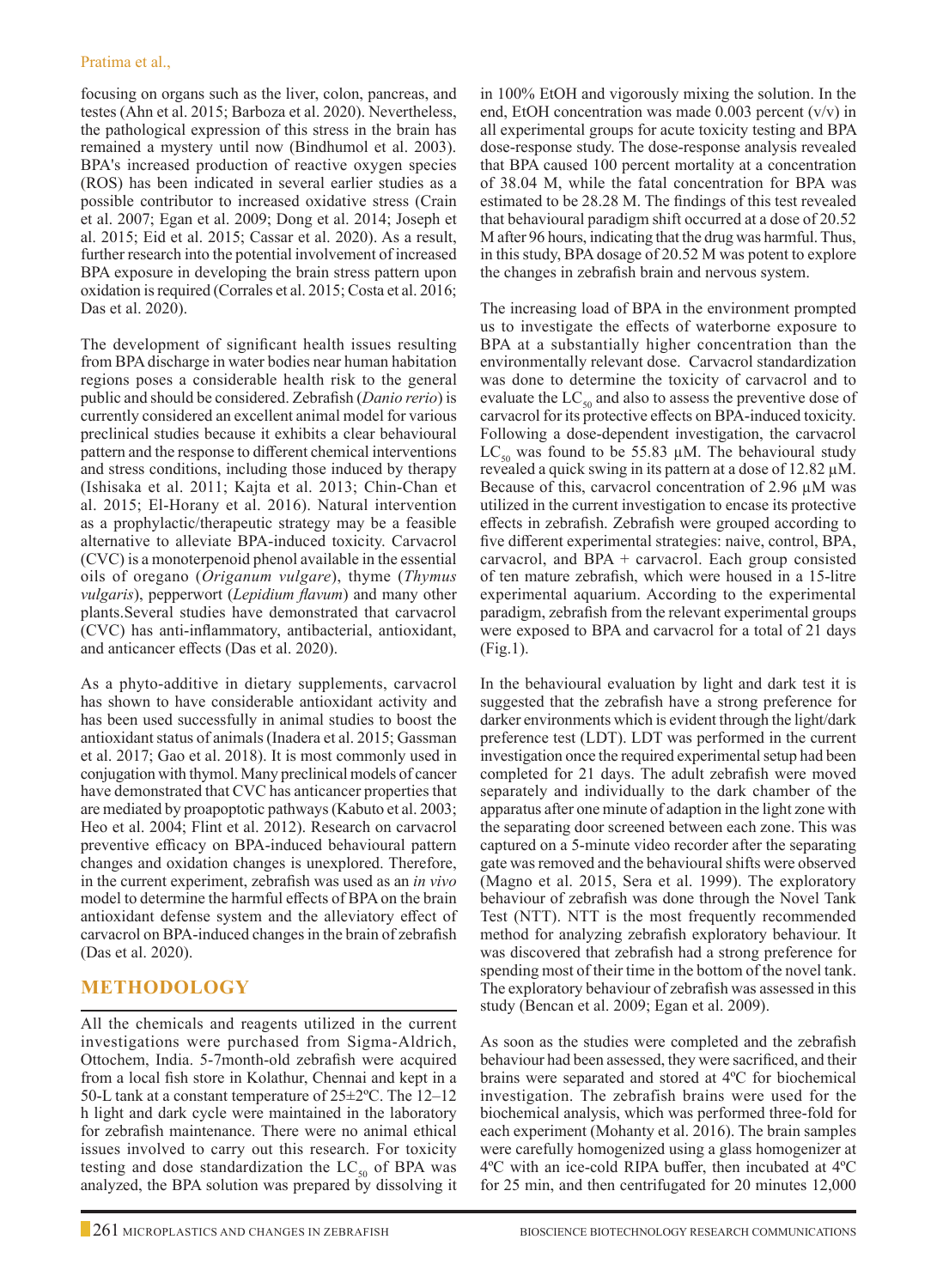RPM. It was necessary to collect the supernatant, divide it and store it at -20ºC until used. Protein carbonylation determines how many carbonyls remain after oxidation (Mohanty et al. 2016). The supernatant was separated from 10% homogenate and centrifuged at 12,000 rpm for 20 min. The supernatant was then treated with 0.5 mL 10 mM DNPH (2,4-dinitrophenylhydrazine) in 2 M HCl for 1 h at room temperature, followed by 15 minutes of vortexing every 15 minutes. To obtain the final product, 0.5 mL of 20% trichloroacetic acid was combined and centrifuged at 11,000 g for 10 minutes at 4ºC. The pellet was washed three times with 1 mL of ethanol–ethyl acetate (1:1) to remove unreactive reagents before drying. A spectrophotometer measured the concentration of carbonyls in the pellet protein at 366 nm. The samples were incubated with 2 M HCl to obtain a blank test. Carbonyl content was determined using the aliphatic hydrazone molar extinction coefficient, and results were expressed as nMole/mg carbonyl.

Lipid peroxidation test.Thymidine TBARS formation is considered a distinguishing characteristic of the peroxidation of lipids (Mohanty et al. 2017). For the most part, 100 ml of the supernatant from the brain was combined with 3.8 ml of the anti-TBARS and incubated at 95ºC for 60 minutes, after which it was centrifuged at 10,000 g for 10 minutes to remove any remaining reagent. At this point, a pink chromogen formed was evaluated at 532 nm in an ultraviolet spectrophotometer. The results were expressed in terms of moles of TBARS generated per milligram of protein.

The activity of the catalase enzyme was determined using the procedure previously described. Catalase degrades  $H_2O_2$ , and the amount of  $H_2O_2$  degraded was measured in 15-second intervals for up to 2 minutes with a spectrophotometer at a wavelength of 240nm. nanokatal/mg protein was used to express the catalase activity, where one nano katal (nkatal) is equal to one mole of  $H_2O_2$  consumed per second in the reaction mixture, and one milligram of protein (mg protein) was used to express the catalase activity measured in milligrams. Tissue glutathione (GSH) can be used to detect low levels of cytosolic oxidative stress in the tissue. The GSH level in zebrafish brain tissue homogenate was determined in this study using the procedure that has previously been described. Phosphoric acid solution was mixed with approximately 200 mL of brain supernatant, and the solution was centrifuged at 4000 g for 15 minutes at 4ºC. A 30-minute incubation at room temperature with 5, 5-dithiobis-2-nitrobenzoic acid resulted in the generation of supernatant, which was then used to measure GSH. Once this was done, a spectrophotometric measurement at 412 nm was performed, and the amount of GSH present was expressed as micromoles per gram of tissue.

The glutathione reductase assay was carried out according to the previously published technique for GR activity assessment in zebrafish brain (Sarkar et al. 2014). To determine the degree of change in GSSG to GSH, a spectrophotometric measurement at 340 nm was taken, and the degree of change in GSH was calculated. When measuring glutathione reductase activity, the molar extinction coefficient of NADPH is utilized. This value

is given as nmoles NADPH oxidized/min/mg protein. Using a previously developed methodology GST activity was determined (Pabst et al. 1974). To determine the amount of this enzyme (GST) present in brain tissue, it was previously necessary to observe the reaction between glutathione GSH and GST. The substrate CDNB (1-chloro-2,4-dinitrobenzene) was measured at an absorbance of 340 nm. The GSH-CDNB conjugate was used to determine the molar extinction coefficient, which was used to measure GST activity. The resultant value was reported as nanomoles of CDNB conjugate formed per minute per milligram of protein in the sample (nmole CDNB conjugate).

Our methods for calculating total SOD activity have been somewhat adjusted from the method established by (Beauchamp C 1971). The reaction mixture contained 2.9 mL 50 mM Na-phosphate buffer, 2 mM riboflavin, 10 mM EDTA, 75 mM Nitro Blue tetrazolium, 13 mM methionine, and 100 mL brain tissue aliquot which were added to a 100 mL flask. Further incubation was done at 30°C for 10 minutes to study its absorbance at 560 nm. In this work, one unit of SOD enzyme activity was defined as the amount of sample protein required to block the NBT by 50%. For statistical analysis the mean and standard mean of the mean was used to represent all of the data. Comparing the outcomes of the different groups was done using one-way analysis of variance followed by DMRT test for comparisons between the naive and control carvacrol groups and between the BPA and the BPA + carvacrol groups. In all groups, *p*-value of less than 0.05 was considered statistically significant.

## **Results and Discussion**

**Carvacrol co-supplementation improved the behaviour of BPA-induced groups, which was associated with a reduction in BPA exposure:** The behaviour was significantly altered in zebrafish after its exposure to BPA in the aquatic condition, which was evident by the increase in time spent in the lighted environment than naive and control fish (Fig. 2a & 2b). Furthermore, latency to enter in the black zone in LDT compared to naive and control groups was very much evident after BPA exposure (Fig. 2c). Carvacrol significantly reduced the behaviour alterations in the BPA + carvacrol group compared to the BPA group of zebrafish.

**The antioxidant carvacrol helps zebrafish recover their bottom-dwelling and explorative behaviours after being supplemented with BPA:** Transition to the top-zone and the time spent in the entire zone increased in the groups exposed to BPA compared to groups 1 and 2 (Fig. 3a & b). Also, when compared to groups 1 and 2, BPA-exposed group had significantly lower latency to top zone entry (Fig. 3c). The addition of carvacrol to the BPA-exposed group reduced the time spent in the top zone, the number of transitions to the entire area, and the latency to enter the top site. The findings of the current study suggest that carvacrol may protect against BPA-induced behavioural changes.

**Carvacrol co-supplementation has been shown to improve the symptoms of BPA-induced oxidative stress:**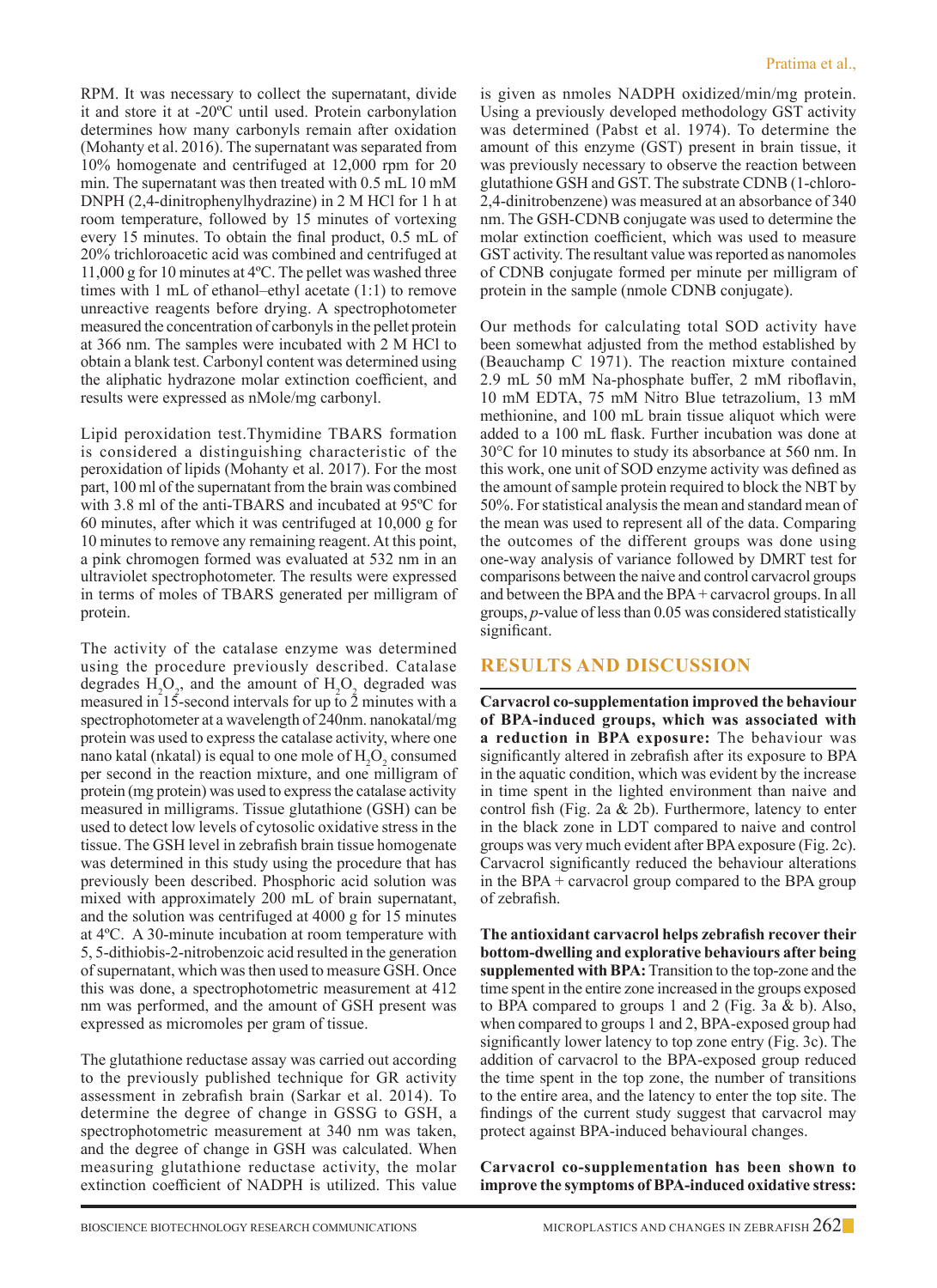#### Pratima et al.,

Compared to other groups, BPA exposure for 21 days increased LPX and protein carbonylation levels significantly (Fig. 4a & b). Catalase activity in zebrafish brains were reduced considerably after BPA exposure (Fig. 4c). The primary results of the current work reveal that the increased ROS production in the zebrafish brain resulted in the protein and lipid component breakdown compared to the control and naive groups. When used as a preventive supplement, carvacrol reduced the levels of protein carbonylation, lipid peroxidation and CAT activity in zebrafish brains exposed to BPA.

**Carvacrol co-supplementation can reverse BPA-induced changes in glutathione production:** The levels of BPA considerably reduced glutathione reductase activities (GR) and superoxide dismutase (SOD) activities in the brain of zebrafish (Fig. 5a, 5b, 5c and 5d) compared to naive and control zebrafish groups. According to the current study, BPA causes oxidative stress in zebrafish brains, which results in changes in antioxidant levels compared with naive and control groups. Previous studies have supported the protective role of flavonoids in restored neuronal redox equilibrium against oxidative stress. A standard concentration of carvacrol for waterborne complementation has also been proposed to deduce the function of carvacrol as a plausible mechanism of action against BPA-induced toxicity. Our research has shown that BPA has a significant influence on the antioxidant state of the zebrafish brains. As a result, carvacrol is shown to drastically reduce the ROS in the zebrafish brain by increasing antioxidants and the free radical scavenging enzymes in the cellular environment as a preventive supplement against oxidative stress induced by BPA.

**Figure 1: Experimental design. The schmetic reprensentation showing time of BPA exposure, carvacrol co-supplementation neurobehaviroal assement.**



BPA in the environment can be a major danger to human health in developing serious health concerns. BPA is largely an anthropogenic toxin. Therefore, the current study seeks to determine the toxicity of BPA and protective effect of carvacrol on toxicity of BPA. To investigate the impact of increased BPA load on zebrafish brains, the concentration of BPA selected for this study was 20.52 M, significantly higher than the environmental relevance level in aquatic bodies. Also, the preventive efficacy of carvacrol at the concentration of 2.96 µM was studied against BPA-induced toxicity. According to the current findings, carvacrol has both ameliorative and protective effects on BPA-induced oxidative stress-mediated behavioural change and toxicity (Kelly et al. 1998; Kawato et al. 2004; Kang et al. 2006; Kang et al. 2007; Lorber et al. 2015; Kuo et al. 2017;

Cassar et al. 2020). Overall, we discovered that carvacrol lowers BPA-induced oxidative stress and recovers zebrafish scototaxis and bottom-dwelling behaviour.

NTT demonstrated that co-supplementing carvacrol following waterborne BPA exposure significantly changed the bottom-dwelling habit of zebrafish when compared with the other groups. Compared to other groups, carvacrol administered group dramatically put back the altered behavioural changes generated by BPA administration, as demonstrated by a considerable decrease in the frequency of movement to the brightly lit zone and the amount of time spent in the light zone in LDT (Nishikawa et al. 2010; Nagel et al. 2013; Negri-Cesi et al. 2015; Murata et al. 2018). By modifying the bottom-dwelling behaviour in zebrafish and also from the preliminary data it is evident that BPA has neurotoxic potential in zebrafish (Rochester et al. 2013; Rennekamp et al. 2015). We looked at the levels of various oxidants and antioxidant enzymes in the zebrafish brain to confirm that the BPA-induced altered behavioural response is due to increased oxidative stress and see if carvacrol could protect against BPA-induced oxidative stress (Cassar et al. 2020).

**Figure 2: The light/dark test (LDT). [a] Graphs depicting the number of transitions to light zone, [b] amount of time spent, [c] and expectancy to pass through the light region after BPA exposure and carvacrol supplementation. The mean and SEM are used to express the values. a, b, c, d represents** *p***< 0.05 when compared to the naïve, control, carvacrol and BPA group respectively.**



When supplemented with carvacrol, it lowered ROS and lipid peroxidation in the zebrafish brain (Sangai et al. 2014). According to the findings and further investigation we found that this compound reverses the reductions in antioxidant levels and the free radical scavenging enzyme system caused by BPA, hence lowering oxidative stress in the zebrafish brain (Winston et al. 1991; Wong et al. 2017; Xu et al. 2019). This study suggests that persistent waterborne exposure to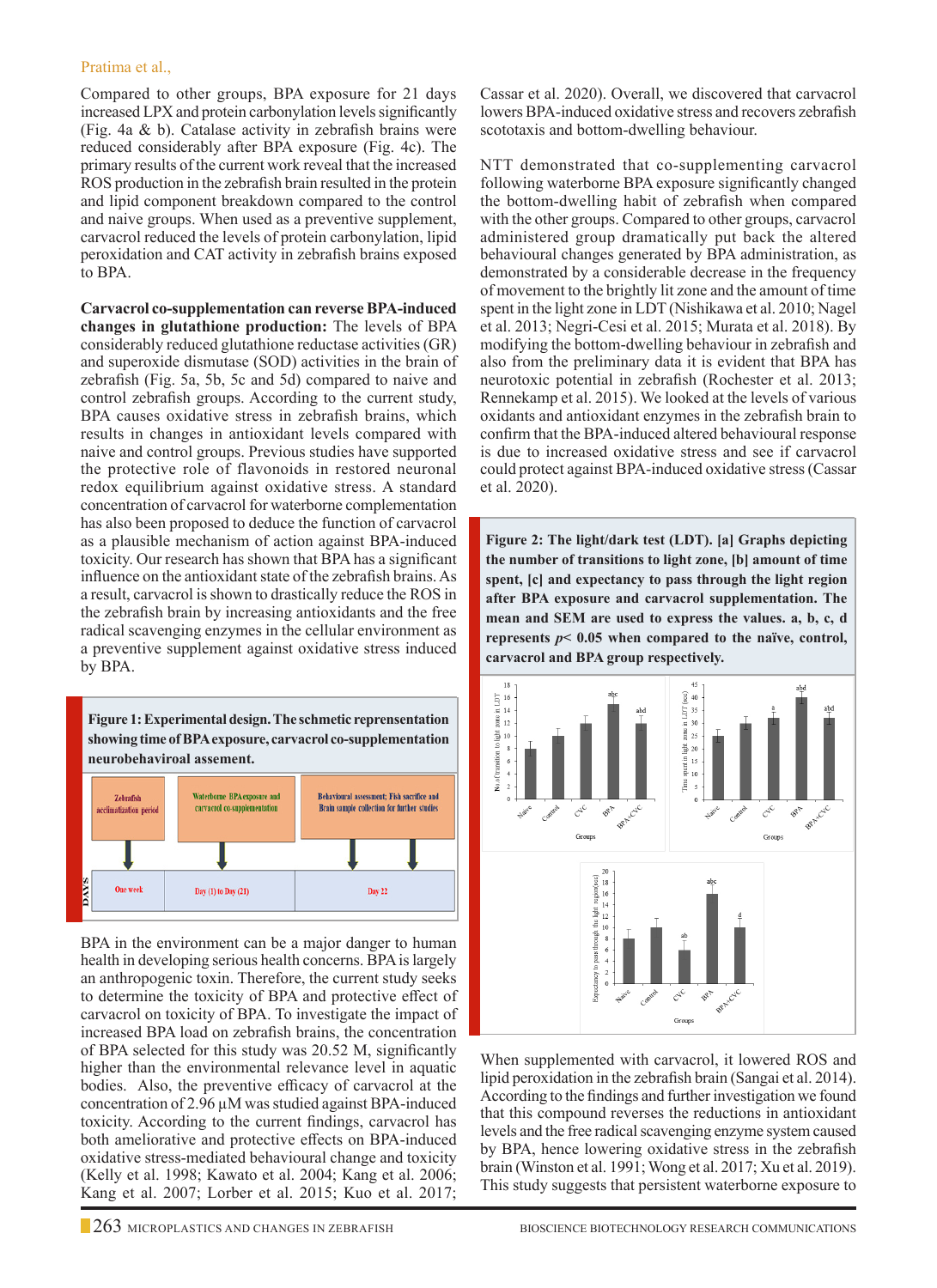BPA increased free radical production in zebrafish brains while simultaneously decreasing glutathione reductase function. The zebrafish brain had low glutathione (GSH). To keep the cell environment healthy, a lively balance between glutathione synthesis and oxidation is required. Thus, glutathione reductase is vital in regulating oxidative stress. According to our findings, carvacrol can reduce the effects of BPA on glutathione reductase activity in the zebrafish brain, which has implications for the regulation of GSH levels in the zebrafish brain and other tissues (redox balance) (Xu et al. 2019; Cassar et al. 2020).

**Figure 3: Novel Tank Test (NTT). [a] Graphs depicting changes in number of entries to the top zone, [b]time spent in the top zone of the tank, and [c] Expectancy to enter the top zone of the tank exposure to BPA and carvacrol.**  The values are given as mean  $\pm$  SEM. a, b, c, d represents *p***< 0.05 when compared to the naïve, control, carvacrol and BPA group respectively.**



The antioxidant capacity of carvacrol is thought to be enhanced by its ability to regulate the level of cytosolic GSH, which is responsible for its protective effects. Following prior publications, our results suggest that carvacrol greatly reduces the increase in LPX in the zebrafish brain, potentially through an increase in GSH levels and superoxide dismutase activity (Eid et al. 2015). As a result, the simultaneous activation of GPX and CAT activity is essential for protection against oxidative stress, which is consistent with the involvement of SOD in superoxide radical detoxification. Under the initial assertion, our results demonstrate that carvacrol greatly alleviated the BPA-induced downregulation of CAT activity in the zebrafish brain (Zimmers et al. 2014; Yamazaki et al. 2015). Based on our findings, carvacrol appears to be a suitable supplement for zebrafish suffering from BPA-induced oxidative stress, resulting in altered behavioural responses. Additional research on behaviour was carried out to better understand the potential consequences of BPA exposure and establish preventive efficacy of carvacrol (Zhou et al. 2017; Barboza et al. 2020).

**Figure 4: Assay for the parameters of oxidative stress. [a] Graphs depicting changes TBARS levels, [b] changes in the amount of protein carbonyl, and [c] changes in the catalase activity in the zebrafish brain following BPA exposure and carvacrol supplementation. The values are given as mean**   $\pm$  SEM. a, b, c, d represents  $p$  < 0.05 when compared to the **naïve, control, carvacrol and BPA group respectively.**



**Figure 5: Enzymatic assay for free radical scavenging. [a] Graphs depicting changes in GSH concentration, [b] Glutathione reductase activity, [c] GST activity, and [d] superoxide dismutase activity in zebrafish brain after chronic BPA exposure and carvacrol supplementation. The values are given as mean ± SEM. a, b, c, d represents**  *p***< 0.05 when compared to the naïve, control, carvacrol and BPA group respectively.**

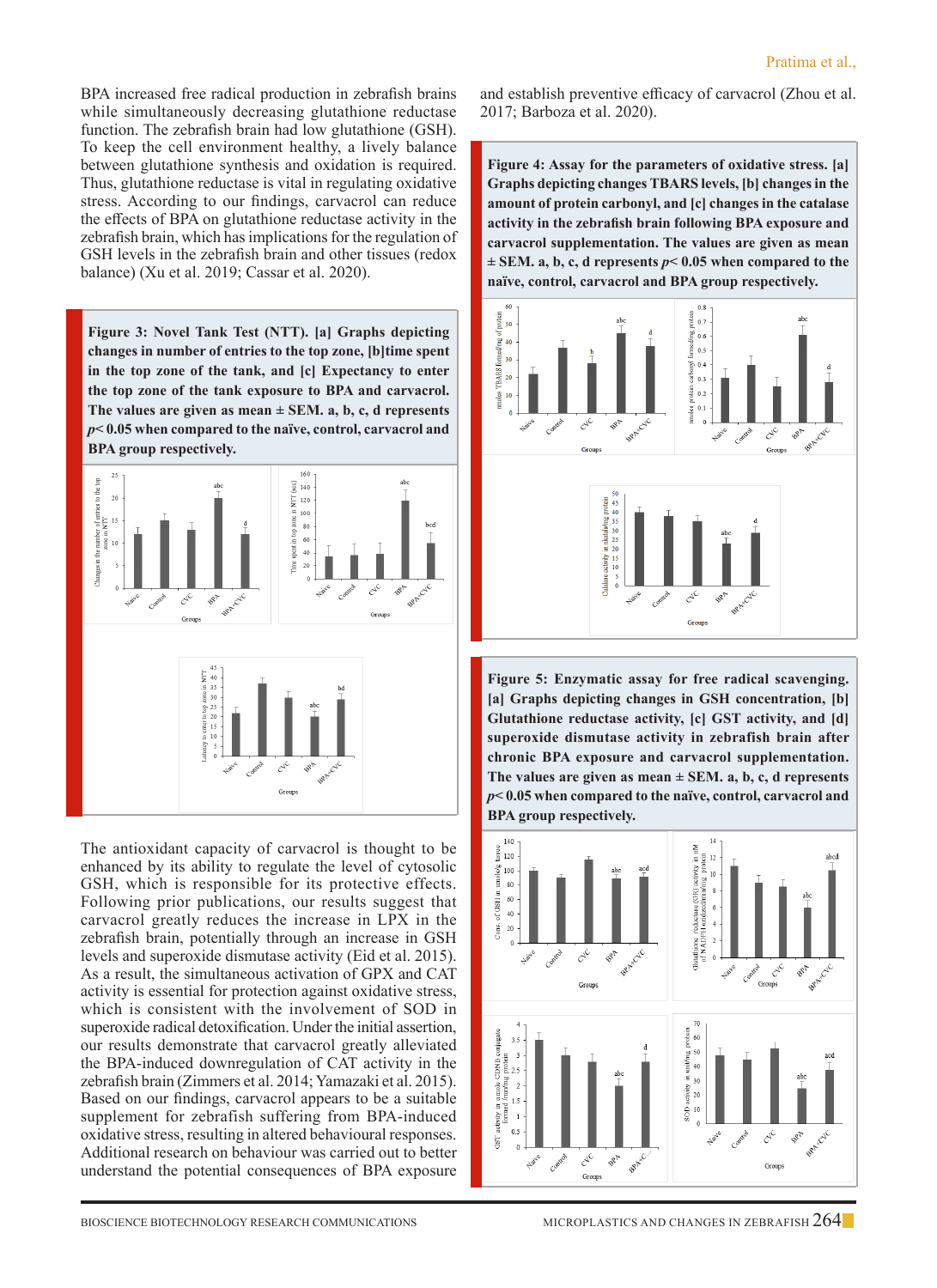#### Pratima et al.,

Our findings indicate that carvacrol co-supplementation greatly mitigated the behavioural pattern changes due to BPA exposure. To put it succinctly, human populations of developing and undeveloped countries have become indiscriminate users of plasticizers (microplastics, including BPA) in recent years. As shown in the current study, carvacrol has a better and protective effect on the behavioral changes, toxicity, and oxidative stress caused by BPA. On the whole, we found that carvacrol reduces oxidative stress due to BPA, restores zebrafish behaviour changes. The NTT revealed a significant improvement in the bottom-life habit of zebrafish when compared to naive and control groups (Serra et al. 1999; Rahal et al. 2014). The altered behaviour in LDT caused by BPA was significantly reversed by the carvacrol co-supplementation, which is evident by the sudden downfall in the of the number of light zone transitions and time spent in light zone following administration of BPA. These findings strongly support the hypothesis that toxic potential of BPA in zebrafish by altering behaviour can be alleviated by using carvacrol (Barboza et al. 2020).

## **CONCLUSION**

The findings of the present study suggest that the toxicity in brain caused by BPA is protected by carvacrol in zebrafish. According to the current research, increased oxidative stress caused altered behavioural responses in zebrafish. Carvacrol has been shown to effectively scavenge ROS and hydroxy radicals after prolonged aquatic exposure to BPA, it is also effective when used therapeutically. Carvacrol increases GSH levels and antioxidant enzymes in the cell, which may help protect against BPA-induced brain damage. Based on the findings of this study, carvacrol may be used to treat BPA-induced behavioural changes and oxidative stress. Novel therapeutic approaches for treating BPA-induced predisposition to severe illnesses could emerge from future research on signaling cascades.

**Ethical Statement:** This work was done in the year 2019 and at that time as per the guidelines of CPCSEA for experimentation, there was no ethical issue involved. Also, this is a PhD research work carried out by the research scholar who registered for PhD in the year 2018. Only in the year, 2021 ethical has been added for fish experimentation. Also, with regard to this, the institutional animal ethics committee has issued a circular on ethical clearance for a fish experiment only from Feb 2022. Since the work was done before the CPSCEA decision on fish ethics. There are no ethical issues involved to carry out the research.

**Conflict of interests:** Authors declare no conflicts of interests to disclose.

**Data Availability Statement:** The database generated and /or analysed during the current study are not publicly available due to privacy, but are available from the corresponding author on reasonable request.

## **REFERENCES**

Abdalla, F.H., Cardoso, A.M., Pereira, L.B., et al. (2013). Neuroprotective effect of quercetin in ectoenzymes

and acetylcholinesterase activities in cerebral cortex synaptosomes of cadmium-exposed rats. Mol. Cell. Biochem. 381 (September  $(1-2)$ ),  $1-8$ . https://doi. org/10.1007/s11010-013-1659-x.

Ahn, T.B. and Jeon, B.S. (2015). The role of quercetin on the survival of neuron-like PC12 cells and the expression of  $\alpha$ -synuclein. Neural Regen. Res. 10 (July (7)), 1113–1119. https://doi.org/10.4103/1673-5374.160106.

Ansari, M.A., Abdul, H.M., Joshi, G., et al. (2009). Protective effect of quercetin in primary neurons against Abeta(1-42): relevance to Alzheimer's disease. J. Nutr. Biochem. 20 (April (4)), 269–275. https://doi. org/10.1016/j. jnutbio.2008.03.002.

Barboza, L.G.A., Cunha, S.C., Monteiro, C., et al. (2020). Bisphenol A and its analogs in muscle and liver of fish from the North East Atlantic Ocean in relation to microplastic contamination. Exposure and risk to human consumers. J. Hazard. Mater. 393 (July), 122419. https:// doi.org/10.1016/j. jhazmat.2020.122419.

Beauchamp, C and Fridovich, I., (1971). Superoxide dismutase: improved assays and an assay applicable to acrylamide gels. Anal. Biochem. 44 (November (1)), 276– 287. https:// doi.org/10.1016/0003-2697(71)90370-8.

Bencan, Z., Sledge, D and Levin, E.D (2009). Buspirone, chlordiazepoxide and diazepam effects in a zebrafish model of anxiety. Pharmacol. Biochem. Behav. 94 (November (1)), 75–80. https://doi.org/10.1016/j.pbb.2009.07.009.

Ben-Jonathan, N and Hugo, E.R (2016). Bisphenols come in different flavors: is "S" better than "A"? Endocrinology 157 (April (4)), 1321–1323. https://doi.org/10.1210/ en.2016-1120.

Bindhumol, V., Chitra, K.C and Mathur, P.P (2003). Bisphenol A induces reactive oxygen species generation in the liver of male rats. Toxicology  $188$  (June  $(2-3)$ ),  $117-$ 124. https://doi.org/10.1016/s0300-483x(03)00056-8.

Calafat, A.M., Kuklenyik, Z., Reidy, J.A et al. (2005). Urinary concentrations of bisphenol A and 4-nonylphenol in a human reference population. Environ. Health Perspect. 113 (April (4)), 391–395. https://doi.org/ 10.1289/ ehp.7534.

Canesi, L and Fabbri, E (2015). Environmental effects of BPA: focus on aquatic species. Dose Response 13 (July (3)). https://doi.org/10.1177/1559325815598304, 1559325815598304.

Cassar, S., Adatto, I., Freeman, J.L et al. (2020). Use of zebrafish in drug discovery toxicology. Chem. Res. Toxicol. 33 (January (1)), 95–118. https://doi.org/10.1021/ acs.chemrestox.9b00335.

Chin-Chan, M., Navarro-Yepes, J and Quintanilla-Vega, B (2015). Environmental pollutants as risk factors for neurodegenerative disorders: Alzheimer and Parkinson diseases. Front. Cell. Neurosci. 9 (April), 124. https://doi. org/10.3389/fncel.2015.00124.

Corrales, J., Kristofco, L.A., Steele, W.B et al. (2015). Global assessment of bisphenol A in the environment: review and analysis of its occurrence and bioaccumulation. Dose 13 (July (3)). https://doi. org/10.1177/1559325815598308,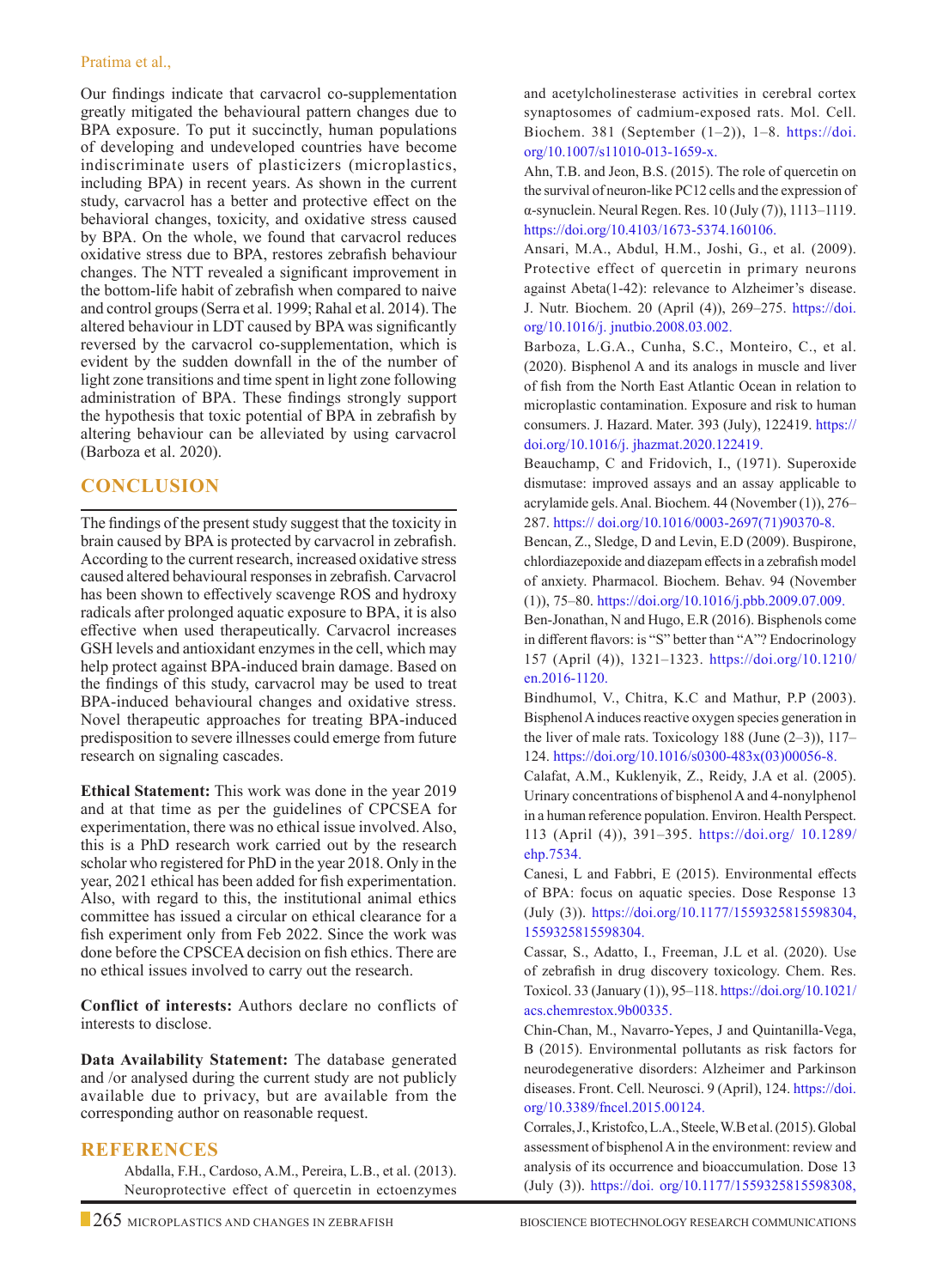#### 1559325815598308.

Costa, L.G., Garrick, J.M., Roqu`e, P.J et al. (2016). Mechanisms of neuroprotection by quercetin: counteracting oxidative stress and more. Oxid Med Cell Longev. 2016, 2986796 https://doi.org/10.1155/2016/2986796.

Crain, D.A., Eriksen, M., Iguchi, T et al. (2007). An ecological assessment of bisphenol-A: evidence from comparative biology. Reprod. Toxicol. 24 (August– September (2)), 225–239. https://doi.org/ 10.1016/j. reprotox.2007.05.008.

 Das, S.K., Aparna, S and Patri, M (2020). Chronic waterborne exposure to benzo[a]pyrene induces locomotor dysfunction and development of neurodegenerative phenotypes in zebrafish. Neurosci. Lett. 716 (January), 134646. https://doi.org/10.1016/j. neulet.2019.134646.

 Denny Joseph, K.M and Muralidhara (2015). Combined oral supplementation of fish oil and quercetin enhances neuroprotection in a chronic rotenone rat model: relevance to Parkinson's disease. Neurochem. Res. 40 (May (5)), 894–905. https://doi.org/ 10.1007/s11064-015-1542-0.

 Dong, Y.S., Wang, J.L., Feng, D.Y et al. (2014). Protective effect of quercetin against oxidative stress and brain edema in an experimental rat model of subarachnoid hemorrhage. Int. J. Med. Sci. 11 (3), 282–290. https://doi.org/10.7150/ ijms.7634.

 Egan, R.J., Bergner, C.L., Hart, P.C et al. (2009). Understanding behavioral and physiological phenotypes of stress and anxiety in zebrafish. Behav. Brain Res. 205 (December (1)), 38–44. https://doi.org/10.1016/j. bbr.2009.06.022.

 Eid, J.I., Eissa, S.M and El-Ghor, A.A (2015). Bisphenol A induces oxidative stress and DNA damage in hepatic tissue of female rat offspring. J. Basic Appl. Zool. 71, 10–19. https://doi.org/10.1016/j.jobaz.2015.01.006.

 El-Horany, H.E., El-Latif, R.N., ElBatsh et al. (2016). Ameliorative effect of quercetin on neurochemical and behavioral deficits in rotenone rat model of Parkinson's disease: modulating autophagy (Quercetin on experimental Parkinson's disease). J. Biochem. Mol. Toxicol. 30 (July (7)), 360–369. https://doi.org/10.1002/ jbt.21821.

 Flint, S., Markle, T., Thompson, S et al. (2012). Bisphenol A exposure, effects, and policy: a wildlife perspective. J. Environ. Manage. 15 (August (104)), 19–34. https:// doi. org/10.1016/j.jenvman.2012.03.021.

 Gao, W., Pu, L., Chen, M. et al. (2018). Glutathione homeostasis is significantly altered by quercetin via the Keap1/Nrf2 and MAPK signaling pathways in rats. J. Clin. Biochem. Nutr. 62 (January (1)), 56–62. https://doi. org/10.3164/jcbn.17-40.

 Gassman, N.R (2017). Induction of oxidative stress by bisphenol A and its pleiotropic effects. Environ. Mol. Mutagen. 58 (March (2)), 60–71. https://doi.org/10.1002/ em.22072.

 Heo, H.J and Lee, C.Y. (2004). Protective effects of quercetin and vitamin C against oxidative stress-induced neurodegeneration. J. Agric. Food Chem. 52 (December (25), 7514–7517. https://doi.org/10.1021/jf049243r.

Inadera, H (2015). Neurological effects of bisphenol A and its analogues. Int. J. Med. Sci. 12 (October (12)), 926–936. https://doi.org/10.7150/ijms.13267.

Ishisaka, A., Ichikawa, S., Sakakibara, H et al. (2011). Accumulation of orally administered quercetin in brain tissue and its antioxidative effects in rats. Free Radic. Biol. Med. 51 (October (7)), 1329–1336. https://doi. org/10.1016/j. freeradbiomed.2011.06.017.

Kabuto, H., Hasuike, S., Minagawa, N et al. (2003). Effects of bisphenol A on the metabolisms of active oxygen species in mouse tissues. Environ. Res. 93 (September (1)), 31–35. https://doi.org/10.1016/s0013-9351(03)00062-8.

Kajta, M and W´ojtowicz, A.K. (2013). Impact of endocrine-disrupting chemicals on neural development and the onset of neurological disorders. Pharmacol. Rep. 65 (6), 1632–1639. https://doi.org/10.1016/s1734- 1140(13)71524-x.

Kang, J.H., Asai, D and Katayama, Y (2007). Bisphenol A in the aquatic environment and its endocrine-disruptive effects on aquatic organisms. Crit. Rev. Toxicol. 37 (7), 607–625. https://doi.org/10.1080/10408440701493103.

Kang, J.H., Kondo, F and Katayama, Y (2006). Human exposure to bisphenol A. Toxicology 226 (September (2–3), 79–89. https://doi.org/10.1016/j.tox.2006.06.009.

Kawato, S (2004). Endocrine disrupters as disrupters of brain function: a neurosteroid viewpoint. Environ. Sci. 11  $(1), 1-14.$ 

Kelly, K.A., Havrilla, C.M., Brady, T.C et al. (1998). Oxidative stress in toxicology: established mammalian and emerging piscine model systems. Environ. Health Perspect. 106 (July (7)), 375–384. https://doi.org/10.1289/ ehp.98106375.

Kuo, Y.C and Tsao, C.W (2017). Neuroprotection against apoptosis of SK-N-MC cells using RMP-7- and lactoferringrafted liposomes carrying quercetin. Int. J. Nanomed. 12 (April), 2857–2869. https://doi.org/10.2147/IJN. S132472.

Lorber, M., Schecter, A., Paepke, O et al. (2015). Exposure assessment of adult intake of bisphenol A (BPA) with emphasis on canned food dietary exposures. Environ. Int. 77 (April), 55–62. https://doi.org/10.1016/j. envint.2015.01.008.

Magno, L.D., Fontes, A., Gonçalves, B.M et al. (2015). Pharmacological study of the light/dark preference test in zebrafish (Danio rerio): waterborne administration. Pharmacol. Biochem. Behav. 135 (August), 169–176. https://doi. org/10.1016/j.pbb.2015.05.014.

Mohanty, R., Das, S.K and Patri, M (2017). Modulation of benzo[a]pyrene induced anxiolytic-like behavior by retinoic acid in zebrafish: involvement of oxidative stress and antioxidant defense system. Neurotox. Res. 31 (May (4)), 493–504. https://doi. org/10.1007/s12640-016- 9694-5.

Mohanty, R., Das, S.K., Singh, N.R. et al. (2016). Withania somnifera leaf extract ameliorates benzo[a]pyreneinduced behavioral and neuromorphological alterations by improving brain antioxidant status in zebrafish (Danio